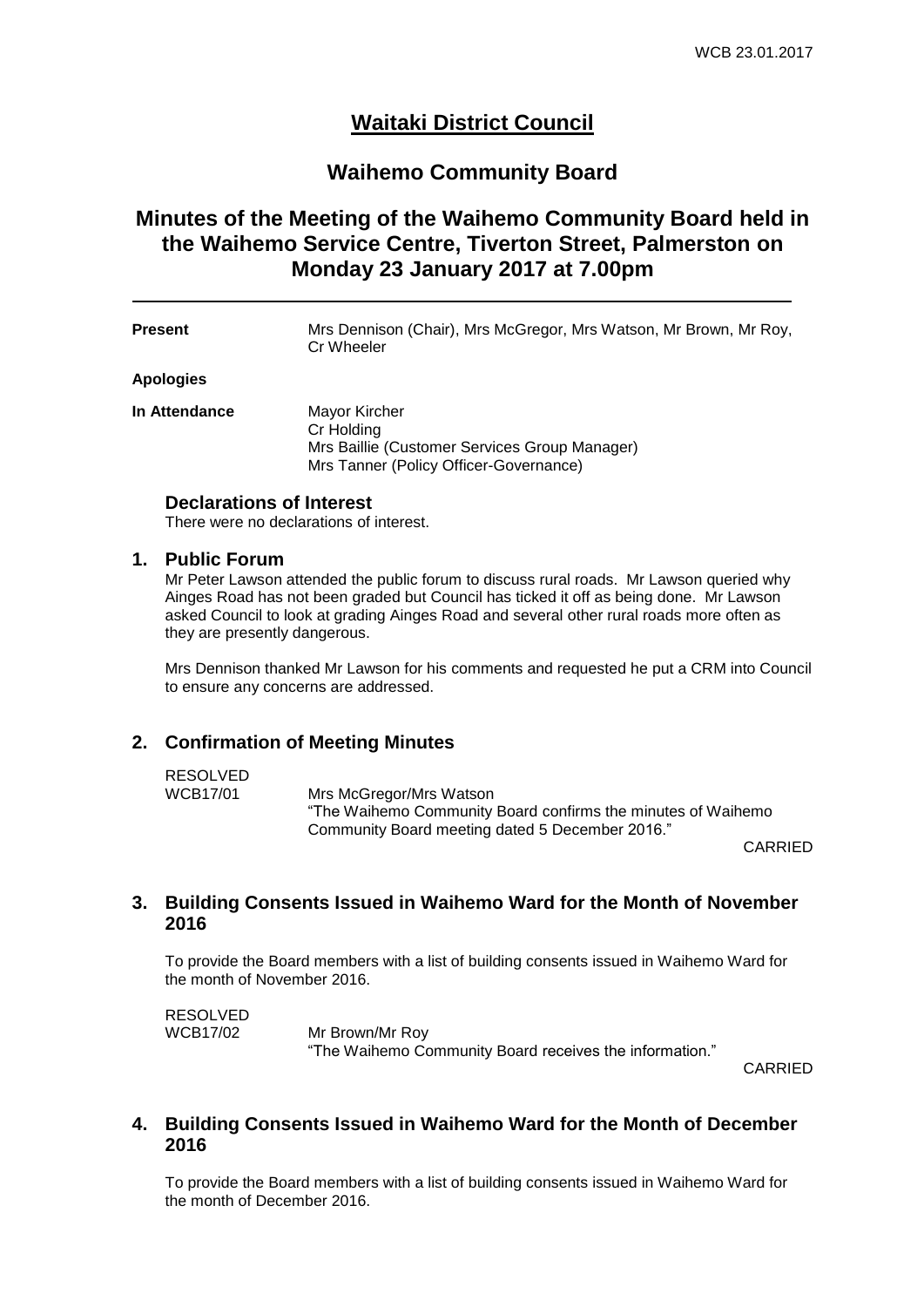RESOLVED<br>WCB17/03

Mrs Wheeler /Mr Roy "The Waihemo Community Board receives the information."

CARRIED

## **5. Assets Update**

To update the Board on issues, operations and projects managed by the Assets Group, occurring within the Waihemo Ward since the last Board meeting.

RESOLVED<br>WCB17/04 Mr Roy/Mrs McGregor "The Waihemo Community Board receives the information."

CARRIED

### **6. Recreation Update**

The purpose of this memorandum is to update the Waihemo Community Board on routine work, maintenance issues and progress on minor projects for the period 11 December 2016 to 12 January 2017.

Board members will take a tour to look at Reserve Improvement Fund projects before prioritising these.

| <b>RESOLVED</b><br><b>WCB17/05</b> | Mr Brown/Mrs Watson<br>"The Waihemo Community Board approves funding \$3,000 for the top<br>soil project at the A&P showgrounds. This to come out of the Reserve<br>Improvement Fund." |         |
|------------------------------------|----------------------------------------------------------------------------------------------------------------------------------------------------------------------------------------|---------|
|                                    |                                                                                                                                                                                        | CARRIED |
| <b>RESOLVED</b><br><b>WCB17/06</b> | Mr Brown/Mr Roy<br>"The Waihemo Community Board receives the information."                                                                                                             | CARRIED |

## **7. New Zealand Community Board Conference May 2017**

The New Zealand Community Board Conference takes place every two years. The biennial conference was introduced in 1997 to bring together the community boards of New Zealand to share practice and to help improve the understanding and work of community boards.

| RESOLVED |                                                                                                                                                                                                                       |
|----------|-----------------------------------------------------------------------------------------------------------------------------------------------------------------------------------------------------------------------|
| WCB17/07 | Mrs McGregor /Mr Roy                                                                                                                                                                                                  |
|          | "The Waihemo Community Board to receive the information and once<br>costs are known will consider who will be attending the New Zealand<br>Community Board Conference, being held in Methven from 11-13 May<br>2017." |

CARRIED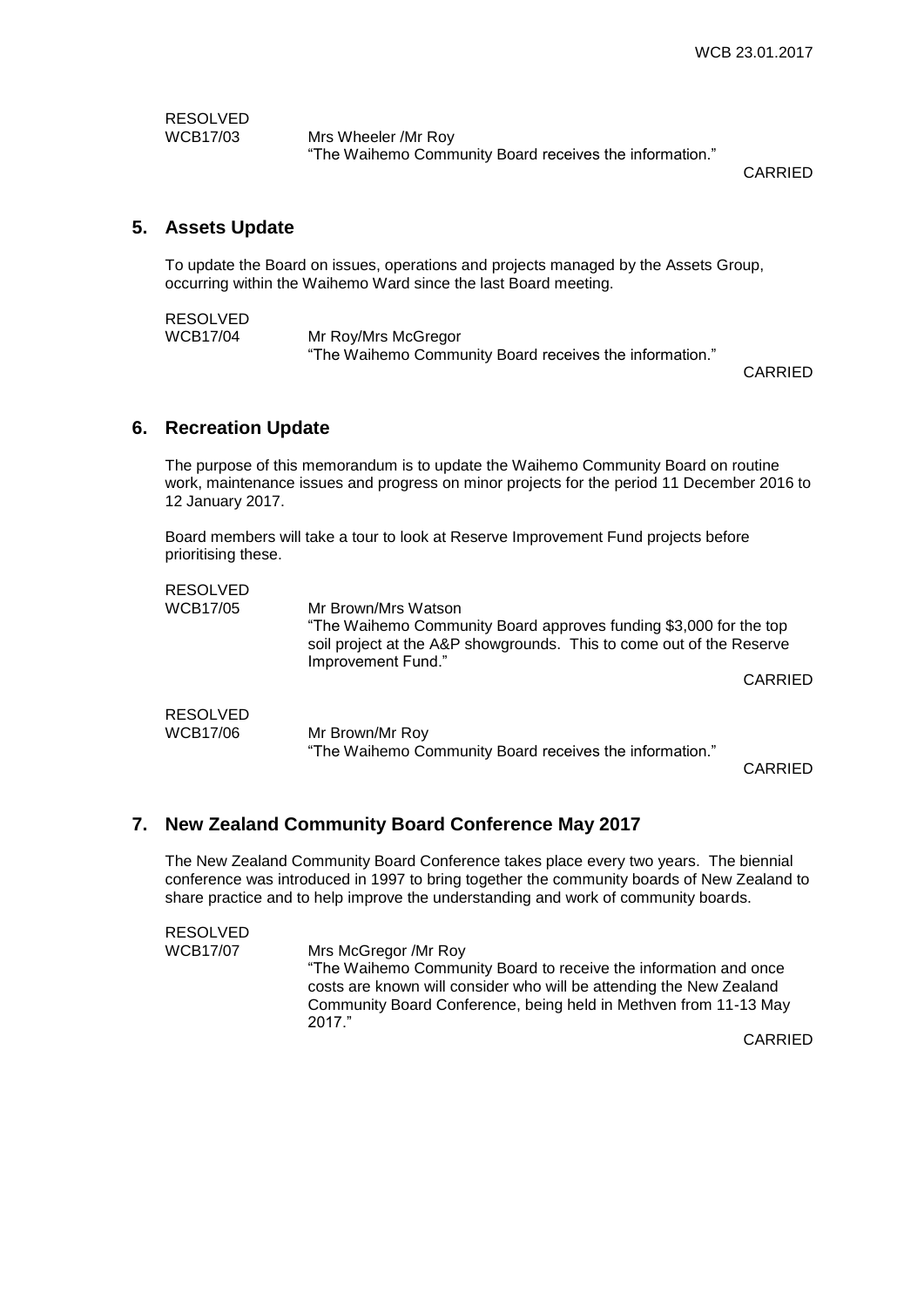## **8. Verbal Updates: Chairperson's Report; Community Board Member Area Reports; Councillor's Report**

### Kathy Dennison

- 11 January met Tom Reading and Ting Ge re Hampden School car parking project and several projects regarding footpaths and street lighting and the costs involved.
- Hampden toilet area has a ledge on the concrete that could be dangerous so requires fixing.
- Had positive discussions with a business owner about Palmerston bus stop and signage.
- Mobility Park is not in the correct location as it is tucked at the back. Roading suggested several P5 car parks could be placed around the pharmacy.
- Business owners have been contacted about the location of signage.
- Discussed town maps and signage boards with Tourism Waitaki; Tourism Waitaki's priority being town maps. SH85 sign continuing to be worked on.
- Working with Council staff regarding 22 February Waihemo bus tour.
- Third noticeboard project Sir John Mackenzie, will be done within the next month.
- Liaising with A&P Association regarding the state of the showgrounds.
- Hampden Beach project underway.
- Requested update on Macraes bonds information that recently went to Council.
- Asked if Jones's pit could be utilised for providing gravel.
- Someone asked if Skate Park could be expanded. This could be looked at if more enquiries are received.
- Health and Safety workshop for both Boards is coming up in Oamaru.
- Movie night for the Waihemo area will be looked into.
- Several enquiries were received about water pipe renewals for Waihemo.
- Congratulated Heather McGregor on her award from Kiwibank for community work.
- Noted the passing of Janice Jones who did a wonderful job with the penguins. Condolences to her family.

#### Heather McGregor

- 12 December 2016 Kiwibank Awards Dunedin.
- 14 December 2016 Mayoral Christmas function.
- 19 January Palmerston Bowls meeting.
- Palmerston mowing of grass thank you to the Recreation Manager, Erik van der Spek for following up areas of concern that required mowing and adjustments made with the new contractor, from the last Board Meeting. However I received a few phone calls regarding no mowing done the week prior to the Christmas/New Year break.
- Acknowledge roading for tidying up the road reserve on Gilligan/Stronsa Streets to enable the intersection to have better visibility.
- Puketapu Scouts, whom the Community Board assisted with funds, had a great time away in Blenheim in January at the Scout Jamboree; nine scouts and one leader attended from Palmerston.
- Palmerston Health Centre have had their consents approved and work will start on the new build on 7 February. The Golf Club held a tournament recently with funds raised going towards the Medical Centre.

#### Ken Brown

- Christmas was a quiet time. A lot of tourists were stopping and enjoying the area.
- Spoke to a number of ratepayers about Palmerston no major complaints.
- Board to look into what areas require kerb and channelling.
- A ratepayer asked what the Community Board costs the district annually. Mr Brown would like information on this.

#### Carol Watson

- Quiet time over the Christmas period.
- Civil Defence is being held next week.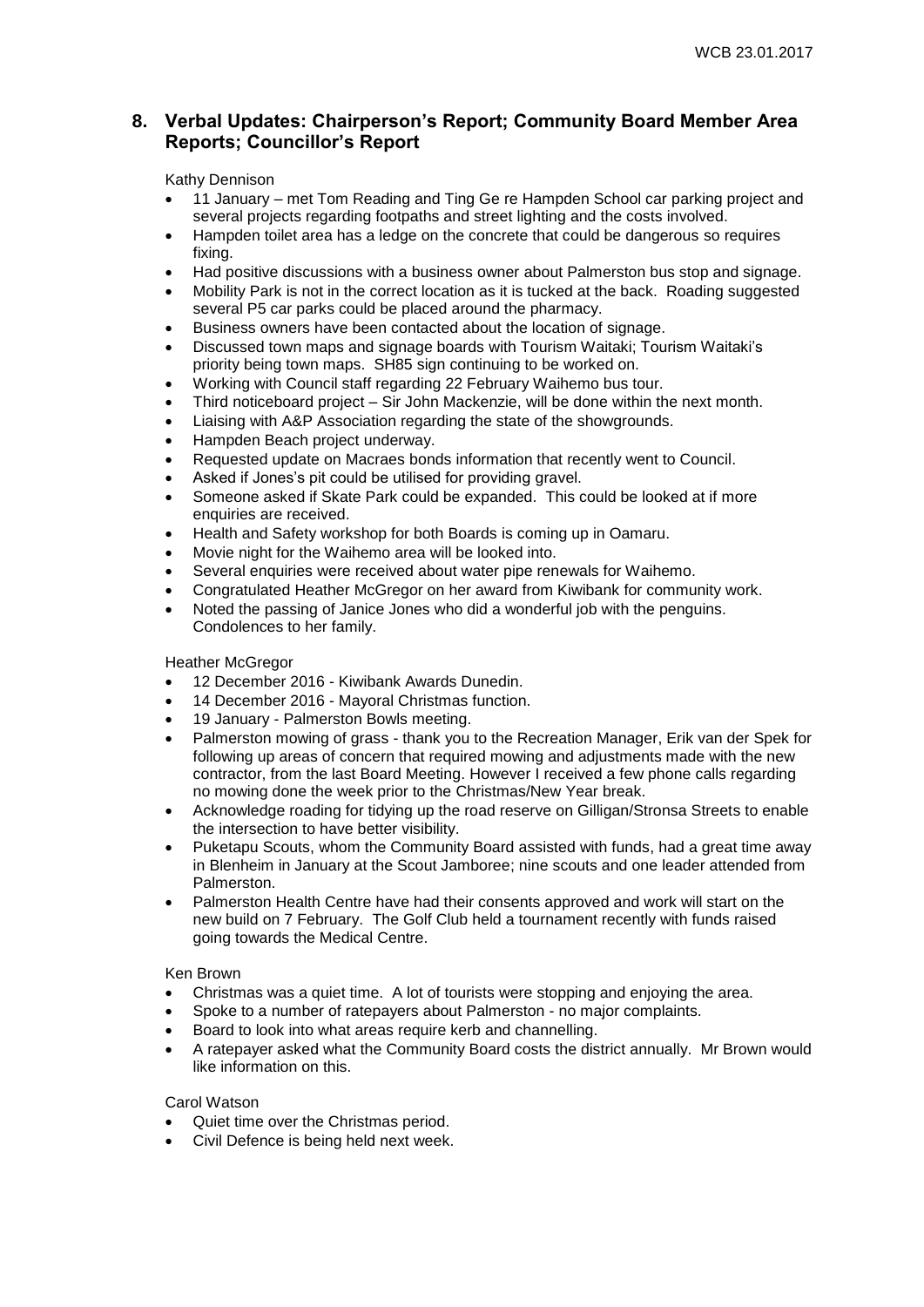Paul Roy

- Main road that the mine looks after is deteriorating badly and is dangerous.
- Willow trees at Horse Flat Road and Hyde Hill are now very large. Although they have been trimmed slightly the contractor stated they only trim some branches and cannot trim them all. This needs to be addressed as visibility on the road is bad with stock trucks difficult to see.

Mayor Kircher

- Council started back on 4 January.
- Steady start to the year with quiet time allowing officers to get on with projects.
- Council has another busy year ahead working through a number of issues from last year along with those coming up this year eg annual plan.
- Today Communication Councillors and Officers spoke about how best to involve community boards in discussions on annual plans and long term plans.
- Building Control issues are being progressed.
- Continuing to put money into rural roading with a report going to the Assets Committee next week.

Jan Wheeler

- 12 December Five Forks Hall NOIC meeting with Farmers and McConnell Dowell.
- 12 December Met and discussed Harbour Street and parking.
- 14 December Extraordinary Council meeting all day followed by a farewell function for outgoing elected members.
- 15 December Solid waste and recycling working group site visit.
- 16 December Councillors bus tour of Oamaru and Weston followed by a Christmas BBQ at the Mayor's home.
- 20 December Met with Tourism Waitaki Manager, Jason Gaskill and discussed options for brochure maps, A3 tear off maps of the district, Moeraki Boulders and Heritage Walking Trails – Hampden, Palmerston and Herbert. Also discussed Moeraki Village signboard/map to be organised in February.
- 9 January Spoke with Rosalie Goldsworthy about inappropriate visitor behaviour at the penguin colony.
- 16 January Met with Kristina (Moeraki Camping Ground) re trees being cleared around Moeraki Reserve toilet block. Also discussed the state of the Moeraki beach steps, Tourism Waitaki sign in Moeraki Village and the hilltop lookout fence.
- 19 January Walked the popular Moeraki Millennium Walkway with Jane Matchett and Shirley Brown and discussed options for beautifying the area.
- 21 January Visited Hampden Community Market and discussed various issues with residents eg Hampden Beach picnic tables, Hampden central footpath sealing, possibility of creating a bus stop on Lincoln Street West.
- 22 January Data requested on the number of cars that were counted on the sealed part of Lighthouse Road two weeks before Christmas.

Cr Holding

 Noticed it was very busy around Hampden, Moeraki and Palmerston over the Christmas period.

RESOLVED

WCB17/08 Mr Roy/Mr Brown "The Waihemo Community Board receives the information."

CARRIED

## **9. Items for Information**

To provide Waihemo Community Board members with a copy of the following items for information:

Mayor's and CEO's reports to 30 November 2016 Council meeting.

| <b>RESOLVED</b> |                                                         |
|-----------------|---------------------------------------------------------|
| WCB17/09        | Mr Brown/Mrs McGregor                                   |
|                 | "The Waihemo Community Board receives the information." |